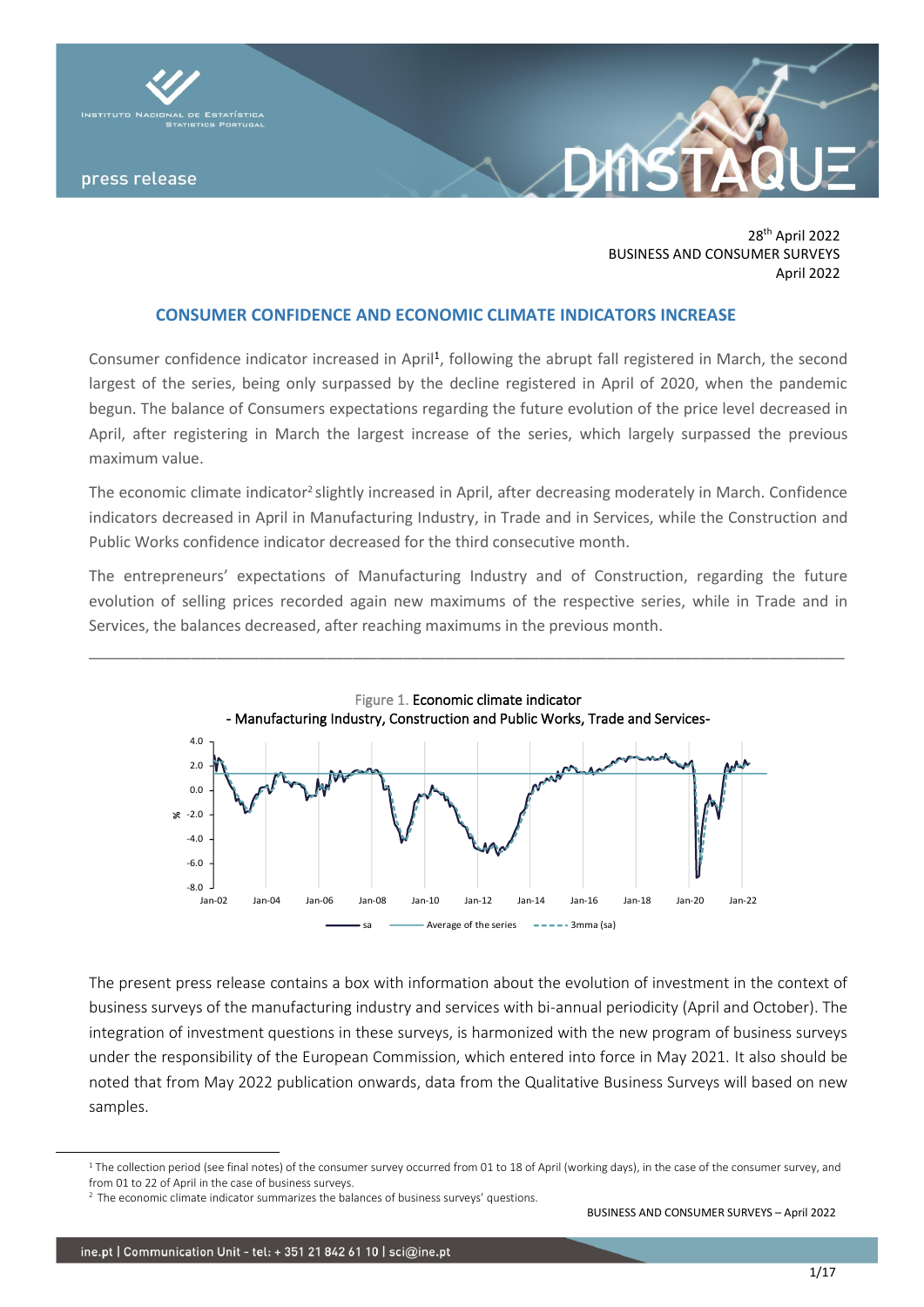

#### Consumer Survey

The Consumer confidence indicator increased slightly in April, following the abrupt fall registered in March, the second largest of the series, being only surpassed by the decline registered in April of 2020, when the pandemic begun. The evolution observed in April was mostly due to the positive contributions of the perspectives on the future evolution of the country's economic situation, with perspectives on the future evolution of households' financial situation and of households' spending on major purchases also contributing positively. In the opposite direction, opinions on the past evolution of households' financial situation deteriorated, contributing negatively for the indicator's performance.

The balance of perspectives regarding the future evolution of the country's economic situation, increased in April, following the second largest decline of the series registered in March, very close to the largest observed in April of 2020 when the pandemic begun.

Similarly, the balance of expectations about household's future financial situation also improved in April, after recording in March the second largest decline of the series, still not close to the one observed in April of 2020.

The balance of opinions on the past evolution of the price level increased in the last seven months, extending the markedly ascending trajectory initiated in March of 2021 and approaching the maximum observed in September 2009. The expectations regarding the future evolution of the price level worsened in April, after registering in March the largest increase of the series, largely surpassing the previous maximum value.



Figure 2. Consumer confidence indicator



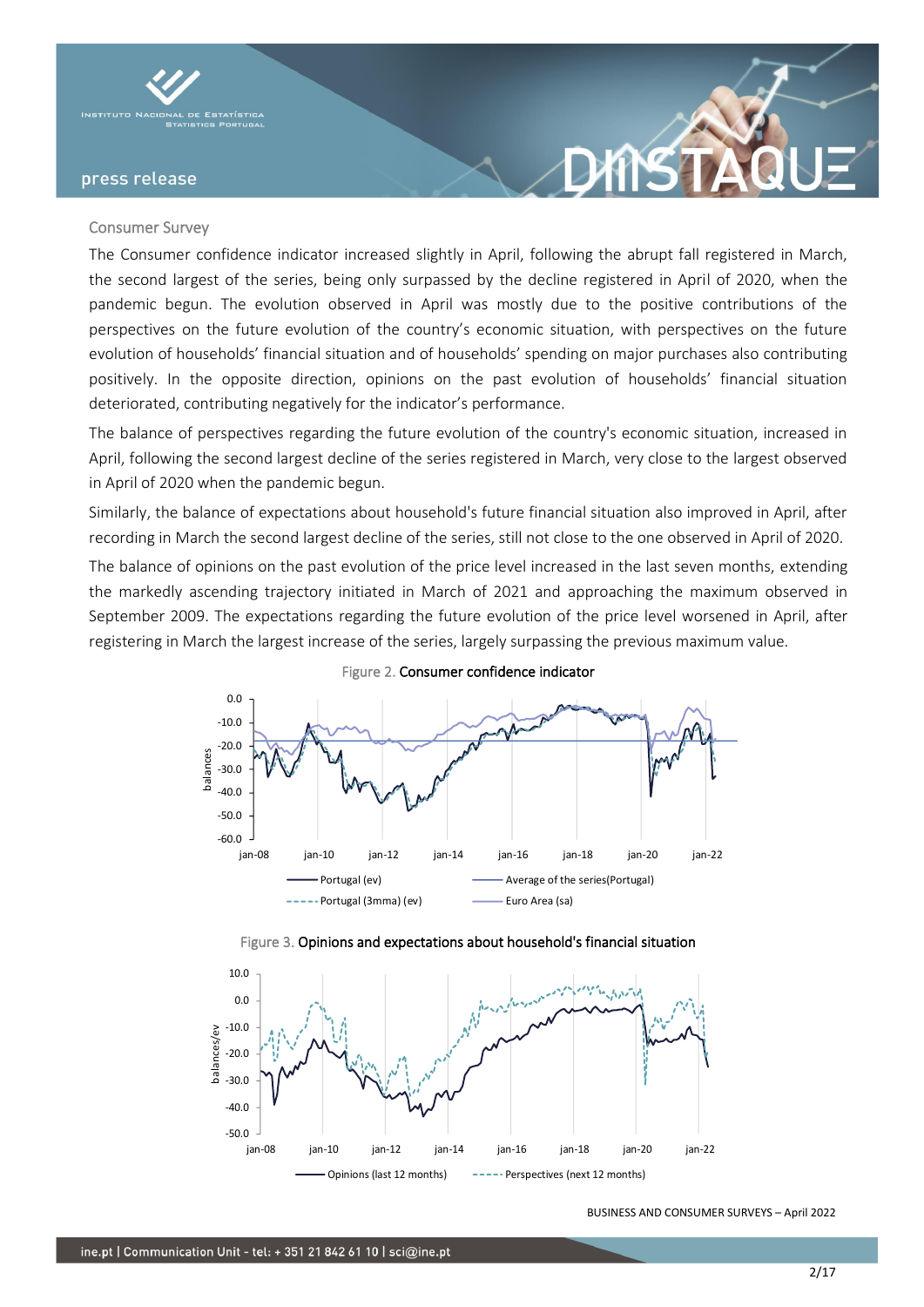

### Manufacturing Industry Survey

The Manufacturing Industry confidence indicator increased in April, after having decreased in the previous month. The behaviour of the indicator reflected the positive contributions of all components: opinions on the evolution of the overall order books in the last three months, opinions on the current stocks of finished products and firm's production perspectives over the next three months, more pronounced in the latter case. The indicator increased in the groups of Consumer Goods and Intermediate Goods and decreased in the group of Investment Goods.

**XTKS** 

The balance of opinions on current overall order books increased in April, after decreasing in the last three months. Opinions regarding domestic order books, considering firms with production oriented to the domestic market, recovered in April, after having deteriorated between January and March. Similarly, opinions of export order books, considering firms with production oriented to the foreign market, also recovered in April.

The balance of opinions on the evolution of sale prices increased in the last two months, sharply in March. after decreasing in the two previous months, reaching a new maximum of the series that began in January 1987. This balance increased in Consumer Goods and Investment Goods, having stabilized in Intermediate Goods.





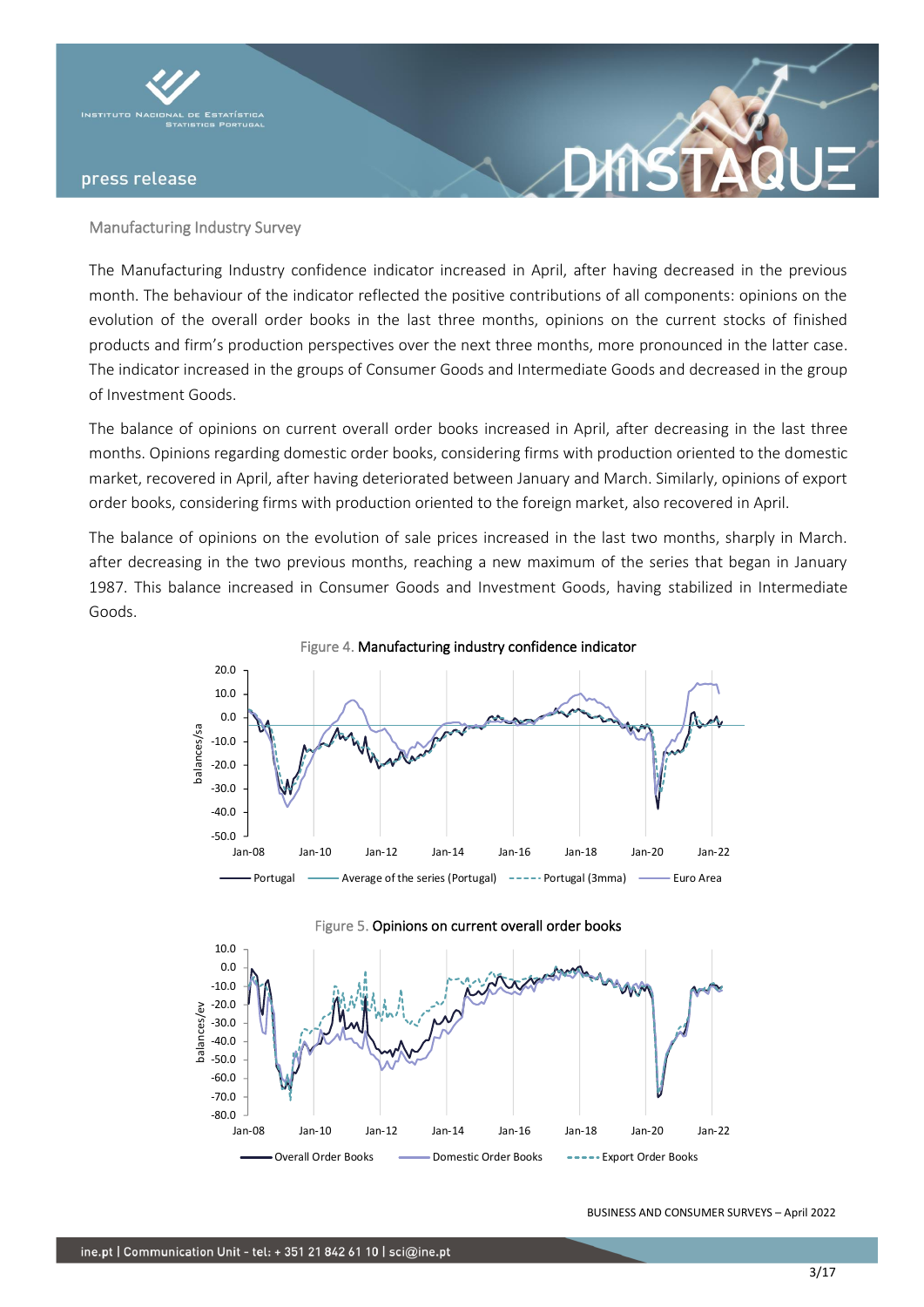

# Construction and Public Works Survey

The Construction and Public Works confidence indicator decreased in April for the third consecutive month, interrupting the upward trend initiated in May 2020, which led in January to the maximum value since December 2001. This decrease reflected the negative contribution of both components, balance of opinions on current order books, and perspectives on employment.

The confidence indicator decreased in the divisions of Construction of Buildings and Civil Engineering, particularly in the latter case, and increased in the division of Specialized Construction Activities.

The balance of opinions on the firm's activity increased slightly in April, after diminishing in the two previous months.

The balance of perspectives regarding the selling prices charged by the firm in the next three months increased markedly in March and April, resuming the pronounced upward movement observed since May 2021, reaching the maximum value of the series.



Figure 6. Construction and Public Works confidence indicator





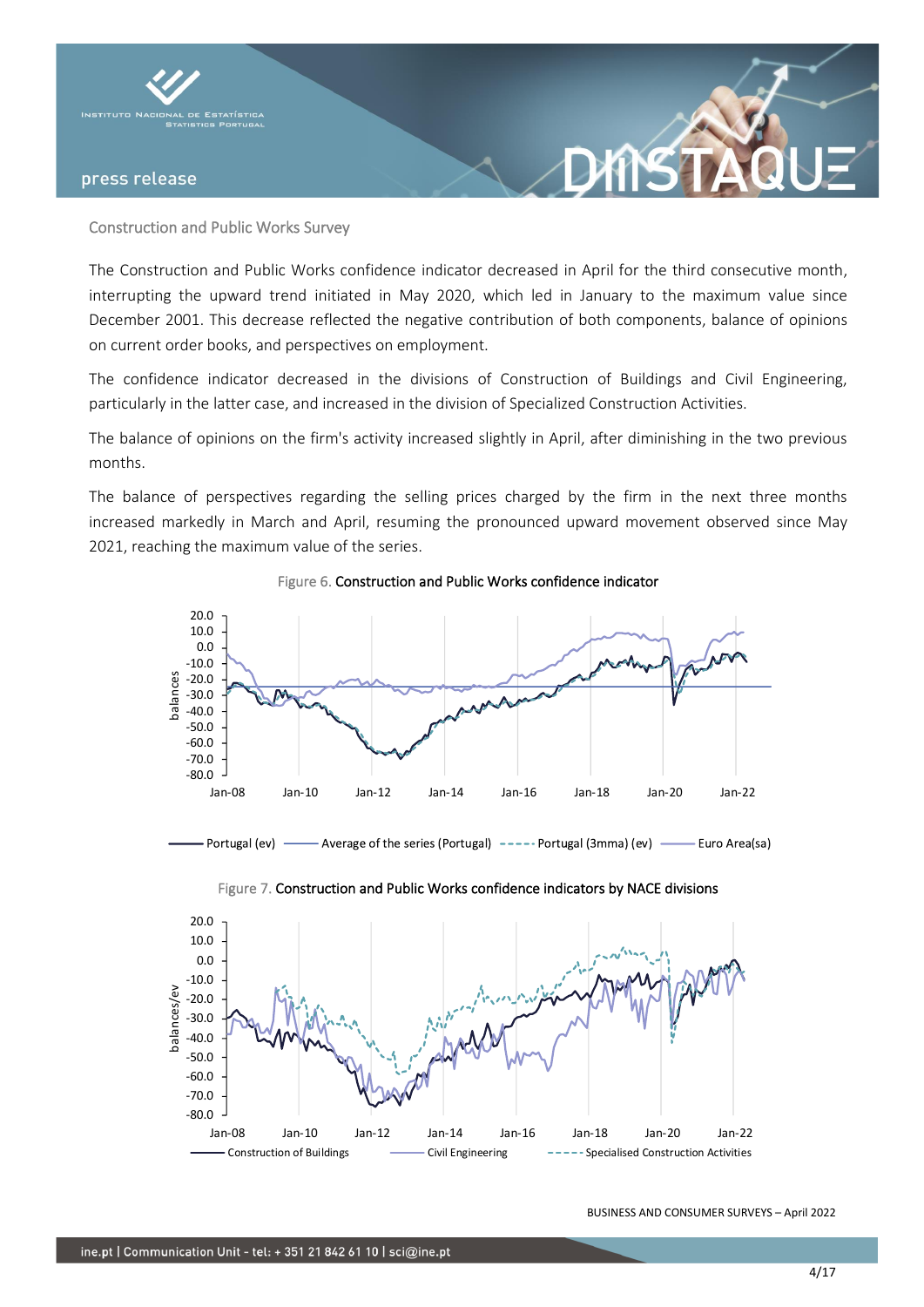

#### Trade Survey

The Trade confidence indicator increased in March and in April, after decreasing in February. The evolution in the last month reflected the positive contribution of the opinions on the volume of sale and of the assessments on the current volume of stocks, while the expectations on the firm's activity over the next three months contributed negatively. By subsector, in April the confidence indicator increased in Wholesale Trade and decreased in Retail Trade.

The opinions on the volumes of sales recovered in March and in April, reaching a maximum value since June 2001. The evolution in the last month resulted from the recovery of the opinions on the volume of sales in the Wholesale Trade subsector. In turn, the perspectives of the firm's activity over the next three months deteriorated between February and April, significantly in March.

The balances of opinions on selling prices evolution compared to the previous month reached in April a new maximum value, while the balance of price expectations over the next three months decreased in April, after increasing sharply in March and reaching the maximum value of the series.





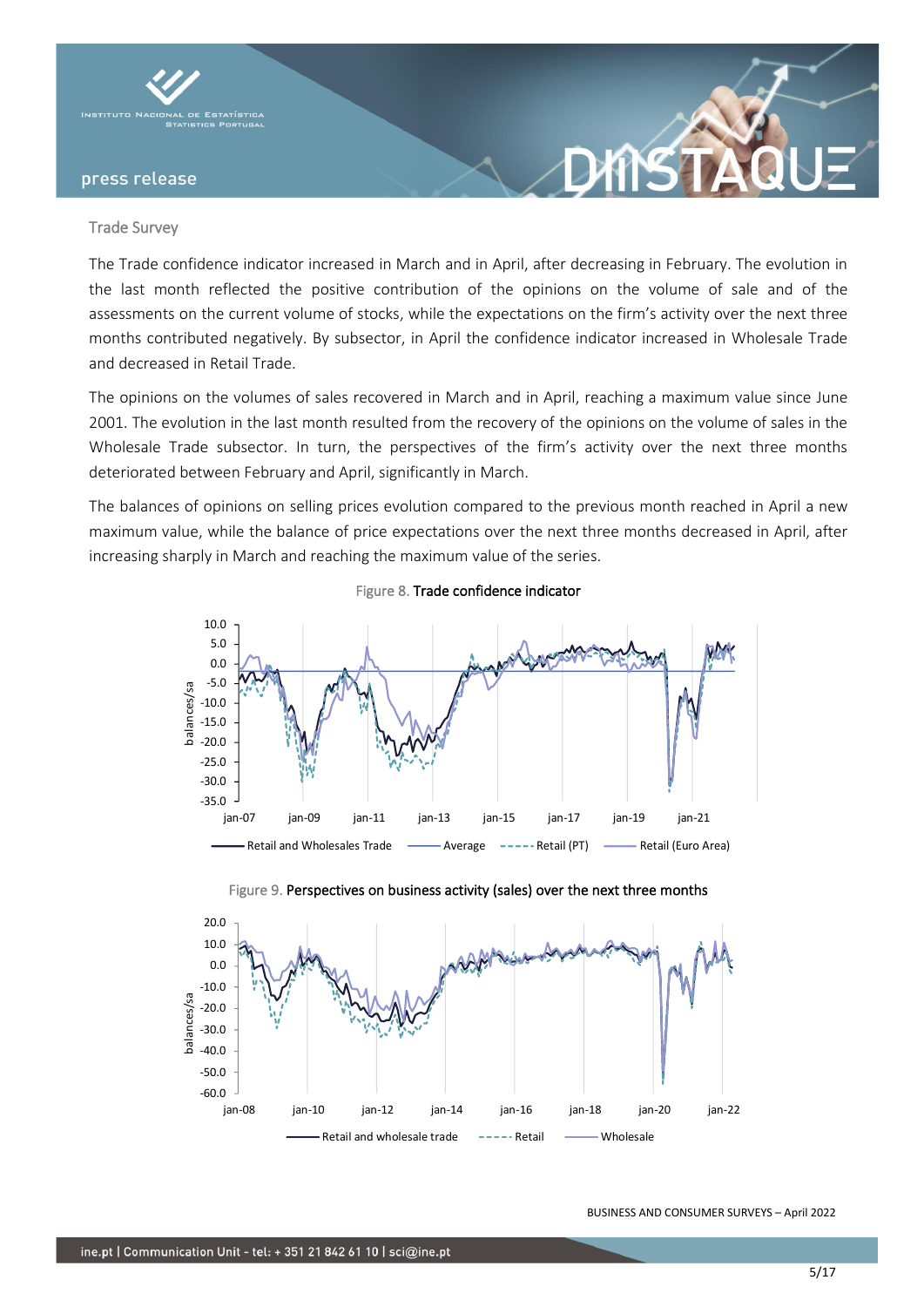

#### Services Survey

The Services' confidence indicator increased between February and April, extending the upward profile started in June 2020. The indicator's behaviour resulted from the positive contribution on the opinions on the evolution of the order books and the assessments on the evolution of the business situation, while the perspectives on the evolution of demand contributed negatively.

In April, the confidence indicators increased in all the eight sections, with emphasis on the sections of Information and communication activities and Transport and storage activities and accommodation.

The balance of perspectives on the evolution of demand decreased in March and April, after increasing in the last two months, significantly in February, interrupting the upward trajectory started in May 2020.

The balance of expectations for prices of services decreased in April, after registering in the previous month the new maximum in the series started in May 2003, suspending the accentuated upward movement observed since May 2020.

Figure 10. Services confidence indicator





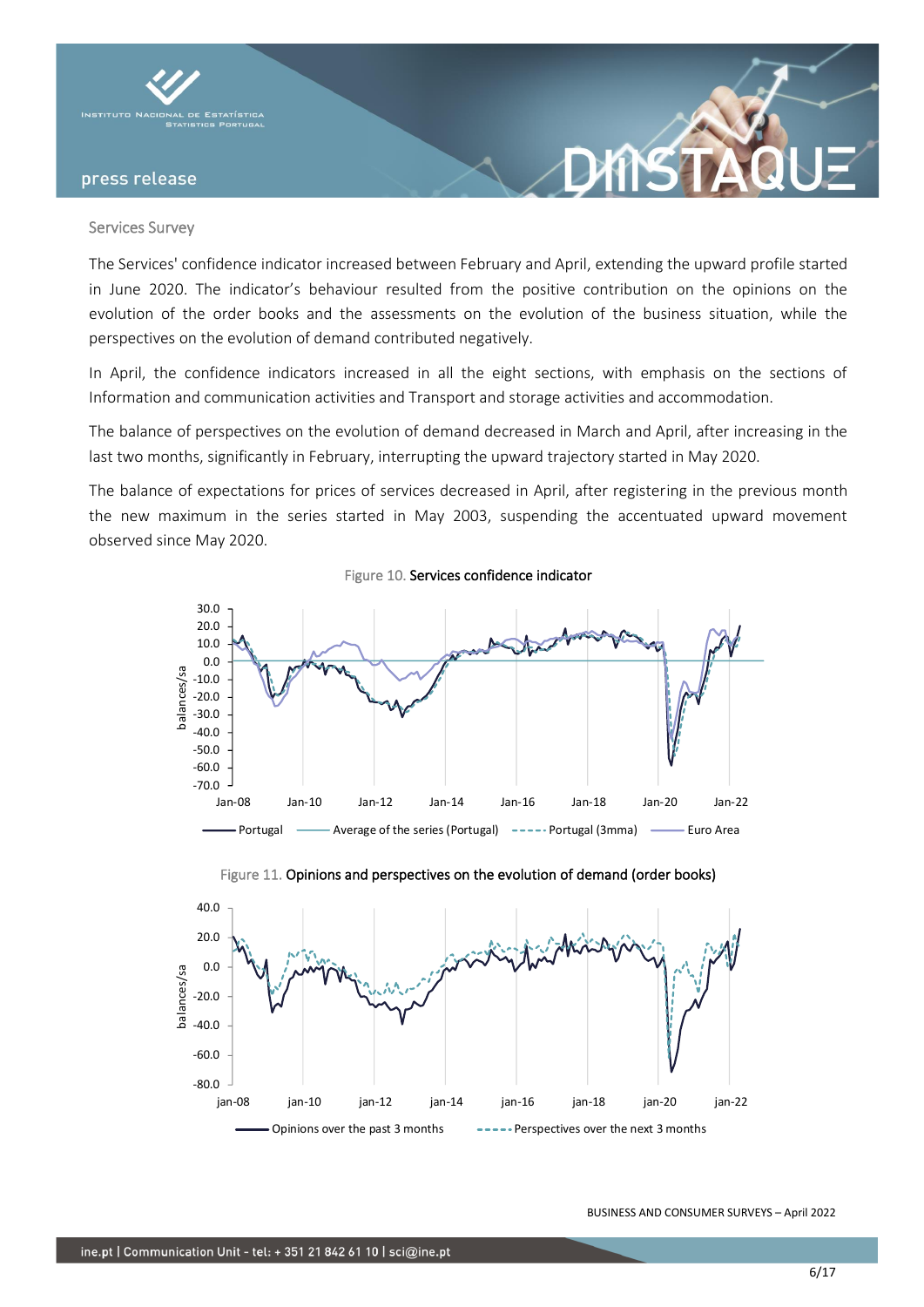



# Monthly series of Consumer and Business Surveys

# Figure 12. Confidence and climate economic indicators

|                               | Unit.   |         | <b>Minimum</b> |            | Maximum |         |         |         |         | 2021    |                |        |            |         |        | 2022    |               |         |
|-------------------------------|---------|---------|----------------|------------|---------|---------|---------|---------|---------|---------|----------------|--------|------------|---------|--------|---------|---------------|---------|
|                               |         | Value   | Date           | Value Date |         | Apr     | May     | Jun.    | Jul     | Aug.    | $\mathsf{Sep}$ | Oct    | <b>Nov</b> | Dec     | Jan    | Feb.    | '  Mar   Apr. |         |
| Confidence indicator          |         |         |                |            |         |         |         |         |         |         |                |        |            |         |        |         |               |         |
| Consumers                     | bal/ev  | -47.8   | $Oct-121$      | $-0.1$     | Sep-97  | $-17.1$ | $-12.8$ | $-12.6$ | $-17.0$ | $-11.9$ | $-9.9$         | -11.0  | $-19.2$    | $-19.2$ |        | $-14.5$ | $-34.1$       | $-32.9$ |
| Manufacturing industry        | bal/sa  | $-38.5$ | May-20 19.0    |            | Mar-87  | $-6.5$  |         |         | $-3.2$  | $-4.1$  | $-2.6$         | $-3.4$ | $-2.1$     |         | $-1.6$ | 0.6     | $-4.0$        | $-1.5$  |
| Construction and public works | bal/ev  | -69.9   | $Oct-12$       | 20.2       | Sep-97  | $-10.6$ | $-5.6$  | $-9.5$  | $-9.8$  | $-4.0$  | $-4.3$         | $-4.0$ | $-8.9$     | $-4.7$  | $-3.0$ | $-3.7$  | -6.2          | $-8.7$  |
| Trade                         | bal/sa  | $-29.8$ | Apr-20 11.9    |            | Jun-98  | $-2.7$  | $-0.6$  | 4.9     | 1.6     | 4.0     | 2.0            | 5.5    | 3.8        | 3.7     | 4.7    | 3.3     |               | 4.6     |
| Services                      | bal/sa  | -58.7   | May-20 26.7    |            | Jun-01  | $-10.3$ | $-4.4$  | 6.8     | 5.2     | 8.6     | 7.9            | 12.9   | 14.1       | 14.5    | 3.0    | 9.7     | 13.6          | 20.5    |
| Economic climate indicator    | $%$ /sa | $-7.0$  | Apr-20 5.5     |            | Apr-98  | 0.7     | 1.8     | 2.2     | 1.3     | 1.9     | 1.6            | 2.4    | 1.9        | 1.9     | 1.9    | 2.5     |               | 2.2     |

#### Figure 13. Monthly series of Consumer Survey

|                                                                          |        | Minimum<br>Unit |          |            | Maximum  |         |         |            |         | 2021    |         |         |         |         |         | 2022    |         |         |
|--------------------------------------------------------------------------|--------|-----------------|----------|------------|----------|---------|---------|------------|---------|---------|---------|---------|---------|---------|---------|---------|---------|---------|
|                                                                          |        | Value           | Date     | Value Date |          | Apr     | May     | <b>Jun</b> | Jul.    | Aug     | Sep     | Oct     | Nov     | Dec     | Jan     | Feb     | Mar     | Apr     |
| Confidence indicator (a+b+c+d)/4                                         | bal/ev | $-47.8$         | $Oct-12$ | $-0.1$     | Sep-97   | $-17.1$ | $-12.8$ | $-12.6$    | $-17.0$ | $-11.9$ | $-9.9$  | $-11.0$ | $-19.2$ | $-19.2$ | $-17.7$ | $-14.5$ | $-34.1$ | $-32.9$ |
| General economic situation in the<br>country over the next 12 months (c) | bal/ev | $-72.7$         | Apr-20   | 16.6       | $Jun-17$ | $-22.9$ | $-8.0$  | $-8.1$     | $-21.7$ | $-6.9$  | $-1.3$  | $-3.8$  | $-30.9$ | $-25.2$ | $-22.4$ | $-12.0$ | -60.1   | $-53.1$ |
| Financial situation of the households<br>over the last 12 months (a)     | bal/ev | $-43.5$         | Mar-13   | 0.5        | Aug-99   | $-14.5$ | $-14.1$ | $-12.2$    | $-14.3$ | $-11.0$ | $-9.6$  | $-12.6$ | $-12.7$ | $-12.9$ | $-14.3$ | $-14.6$ | $-20.0$ | $-24.7$ |
| Financial situation of the households<br>over the next 12 months (b)     | bal/ev | $-35.6$         | $Oct-12$ | 8.6        | Feb-99   | $-1.6$  | 0.1     | $-0.8$     | $-3.3$  | $-1.2$  | 0.9     | 0.1     | $-4.9$  | $-6.5$  | $-5.1$  | $-1.7$  | $-21.4$ | $-19.0$ |
| Major purchases over the next 12<br>months (d)                           | bal/ev | $-51.6$         | Apr-20   | $-6.4$     | Sep-97   | $-29.4$ | $-29.3$ | $-29.2$    | $-28.7$ | $-28.6$ | -29.4   | $-27.6$ | $-28.1$ | $-32.2$ | $-28.9$ | $-29.6$ | -35.1   | $-34.8$ |
| General economic situation in the<br>country over the last 12 months     | bal/sa | $-77.0$         | $Oct-12$ | 20.7       | $Oct-17$ | $-71.0$ | $-64.6$ | $-52.6$    | $-56.0$ | $-48.9$ | $-39.2$ | $-43.0$ | $-49.2$ | $-50.5$ | $-51.0$ | $-39.8$ | $-52.0$ | $-60.0$ |
| Major purchases over the last 12<br>months                               | bal/sa | $-87.9$         | Dec-08   | $-14.5$    | Sep-97   | $-67.0$ | $-65.3$ | $-65.8$    | $-67.5$ | $-67.5$ | $-63.2$ | $-61.8$ | $-62.7$ | $-63.0$ | $-60.6$ | $-55.4$ | $-67.2$ | $-72.9$ |
| <b>Current savings</b>                                                   | bal/ev | $-53.7$         | Feb-08   | $-0.2$     | Sep-97   | $-23.9$ | $-29.4$ | $-28.7$    | $-29.5$ | $-27.6$ | $-25.0$ | $-27.4$ | $-32.0$ | $-35.9$ | $-32.0$ | $-31.8$ | $-42.3$ | $-47.0$ |
| Savings over the next 12 months                                          | bal/ev | $-42.6$         | $Nov-12$ | 0.9        | $Oct-97$ | $-17.7$ | $-16.6$ | $-20.3$    | $-16.6$ | $-16.4$ | $-177$  | $-170$  | $-20.8$ | $-22.3$ | $-17.4$ | $-22.2$ | $-33.2$ | $-34.5$ |
| Unemployment next 12 months                                              | bal/ev | $-20.0$         | $Jun-17$ | 85.5       | Feb-09   | 41.1    | 21.1    | 19.9       | 35.3    | 19.4    | 8.4     | 6.7     | 18.5    | 20.4    | 16.7    | 4.6     | 26.7    | 30.4    |
| Prices over the last 12 months                                           | bal/ev | $-14.6$         | Sep-09   | 79.2       | May-08   | 9.5     | 15.9    | 19.3       | 32.6    | 26.4    | 26.4    | 39.5    | 47.5    | 47.6    | 54.1    | 59.9    | 61.8    | 74.7    |
| Prices over the next 12 months                                           | bal/sa | $-6.7$          | Jul-09   | 80.7       | Mar-22   | 10.8    | 11.8    |            | 27.1    | 22.1    | 23.6    | 36.0    | 51.0    | 44.9    | 42.6    | 42.8    | 80.7    | 65.9    |

# Figure 14. Monthly series of Manufacturing Industry Survey

|                                     |        | <b>Minimum</b><br><b>Unit</b> |          | Maximum |          |         |         |         | 2021    |         |         |         |            |            | 2022    |         |         |         |
|-------------------------------------|--------|-------------------------------|----------|---------|----------|---------|---------|---------|---------|---------|---------|---------|------------|------------|---------|---------|---------|---------|
|                                     |        | Value                         | Date     | Value   | Date     | Apr.    | May     | Jun     | Jul     | Aug     | Sep     | Oct     | <b>Nov</b> | <b>Dec</b> | Jan     | Feb     | Mar     | Apr     |
| Confidence Indicator (a+b-c)/3      | bal/sa | $-38.5$                       | $May-20$ | 19.0    | Mar-87   | $-6.5$  | 1.7     | 2.7     | $-3.2$  | $-4.1$  | $-2.6$  | $-3.4$  | $-2.1$     | $-0.7$     | $-1.6$  | 0.6     | $-4.0$  | $-1.5$  |
| Consumer goods                      | bal/sa | $-27.6$                       | Apr-20   | 12.6    | Jan-99   | $-6.4$  | $-4.3$  | $-3.8$  | $-5.3$  | $-8.8$  | $-4.3$  | $-7.5$  | $-3.4$     | $-1.9$     | $-3.3$  | $-0.1$  | $-2.7$  | 0.0     |
| Investment goods                    | bal/ev | $-35.5$                       | Apr-20   | 24.8    | Feb-07   | $-5.5$  | $-4.4$  | $-5.6$  | $-10.8$ | $-2.3$  | $-6.2$  | $-5.8$  | $-6.8$     | $-5.4$     | $-2.6$  | 3.3     | $-3.7$  | $-8.9$  |
| Intermediate goods                  | bal/sa | $-51.6$                       | $May-20$ | 16.0    | Jan-95   | $-7.0$  | 8.6     | 9.7     | 1.2     | $-1.1$  | $-0.4$  | $-0.6$  | $-0.5$     | 0.8        | 0.1     | $-0.2$  | $-4.2$  | $-0.2$  |
| Current overall order books (a)     | bal/ev | $-70.2$                       | May-20   | 14.6    | Mar-98   | $-26.4$ | $-12.0$ | $-10.2$ | $-14.2$ | $-12.2$ | $-11.9$ | $-12.0$ | $-12.2$    | $-8.9$     | $-9.2$  | $-9.4$  | $-11.2$ | $-10.3$ |
| Consumer goods                      | bal/ev | $-60.6$                       | May-20   | 6.5     | $Dec-17$ | $-26.1$ | $-22.7$ | $-16.8$ | $-19.7$ | $-24$   | $-14.1$ | $-16.7$ | $-9.9$     | $-7.4$     | $-8.8$  | $-10.1$ | $-7.7$  | $-7.4$  |
| Investment goods                    | bal/ev | $-81.8$                       | $May-20$ | 36.1    | Jan-08   | $-18.3$ | $-20.0$ | $-12.3$ | $-20.2$ | $-12$   | $-24.0$ | $-20.$  | $-17.9$    | $-16.4$    | $-13.9$ | $-7.5$  | $-13.7$ | $-22.2$ |
| Intermediate goods                  | bal/ev | $-74.8$                       | Jun-20   | 31.4    | Mar-98   | $-29.3$ | $-2.3$  | $-5.1$  | $-8.7$  | $-4.5$  | $-6.6$  | $-6.0$  | $-11.7$    | $-7.5$     | $-7.8$  | $-9.6$  | $-12.6$ | $-8.2$  |
| Production over next 3 months (b)   | bal/sa | $-53.1$                       | Apr-20   | 34.0    | Feb-87   | 7.5     | 17.2    | 20.4    | 7.2     | 2.0     | 7.4     | 4.5     | 7.2        | 8.4        | 5.7     | 11.4    | 0.9     | 6.1     |
| Consumer goods                      | bal/sa | $-47.8$                       | Apr-20   | 40.1    | Aug-98   | 6.9     | 14.0    | 10.5    | 8.9     | 4.7     | 7.8     | 4.0     | 4.1        | 4.3        | 4.0     | 15.4    | 4.5     | 10.8    |
| Investment goods                    | bal/ev | $-46.4$                       | Feb-09   | 49.0    | Aug-00   | 2.9     | 3.5     | $-3.1$  | 0.6     | 4.0     | 5.3     | $-1.9$  | $-3.7$     | 5.1        | 10.6    | 15.1    | 6.9     | 1.7     |
| Intermediate goods                  | bal/sa | $-60.8$                       | Apr-20   | 34.9    | Jun-21   | 9.3     | 26.6    | 34.9    | 9.5     | 1.2     | 7.7     | 4.7     | 10.3       | 9.6        | 5.8     | 6.1     | $-1.1$  | 4.1     |
| Current stock finished products (c) | bal/ev | $-16.9$                       | $Jan-08$ | 23.2    | Jun-93   | 0.7     | 0.1     | 2.3     | 2.5     | 2.0     | 3.3     | 2.6     | 1.4        | 1.6        | 1.2     | 0.0     | 1.7     | 0.3     |
| Consumer goods                      | bal/ev | $-9.3$                        | $Jan-10$ | 24.6    | Aug-07   | $-0.1$  | 4.2     | 5.2     | 5.2     | 7.0     | 6.5     | 9.7     | 4.4        | 2.8        | 5.1     | 5.7     | 4.7     | 3.4     |
| Investment goods                    | bal/ev | $-38.8$                       | Jan-09   | 21.5    | Jun-10   | 1.1     | $-3.4$  | 1.4     | 12.8    | $-1.3$  | $-0.1$  | $-5.3$  | $-1.1$     | 4.7        | 4.5     | $-2.4$  | 4.3     | 6.2     |
| Intermediate goods                  | bal/ev | $-30.2$                       | Jan-08   | 37.1    | $May-20$ | 1.0     | $-1.5$  | 0.6     | $-2.7$  | $-0.1$  | 2.2     | 0.5     | 0.2        | $-0.2$     | $-2.4$  | $-2.9$  | $-1.2$  | $-3.6$  |
| Firm's employment next 3 months     | bal/ev | $-32.5$                       | Apr-20   | 8.8     | $Sep-17$ | 1.7     | 1.9     | 3.8     | 3.6     | 3.4     | $-10.9$ | 1.8     | 4.1        | 3.6        | 4.0     | 4.9     | 3.4     | 4.8     |
| Selling prices next 3 months        | bal/sa | $-28.6$                       | Apr-20   | 39.7    | Apr-22   | 13.0    | 17.2    | 18.4    | 18.1    | 15.0    | 16.5    | 22.4    | 24.4       | 27.0       | 26.5    | 24.7    | 38.2    | 39.7    |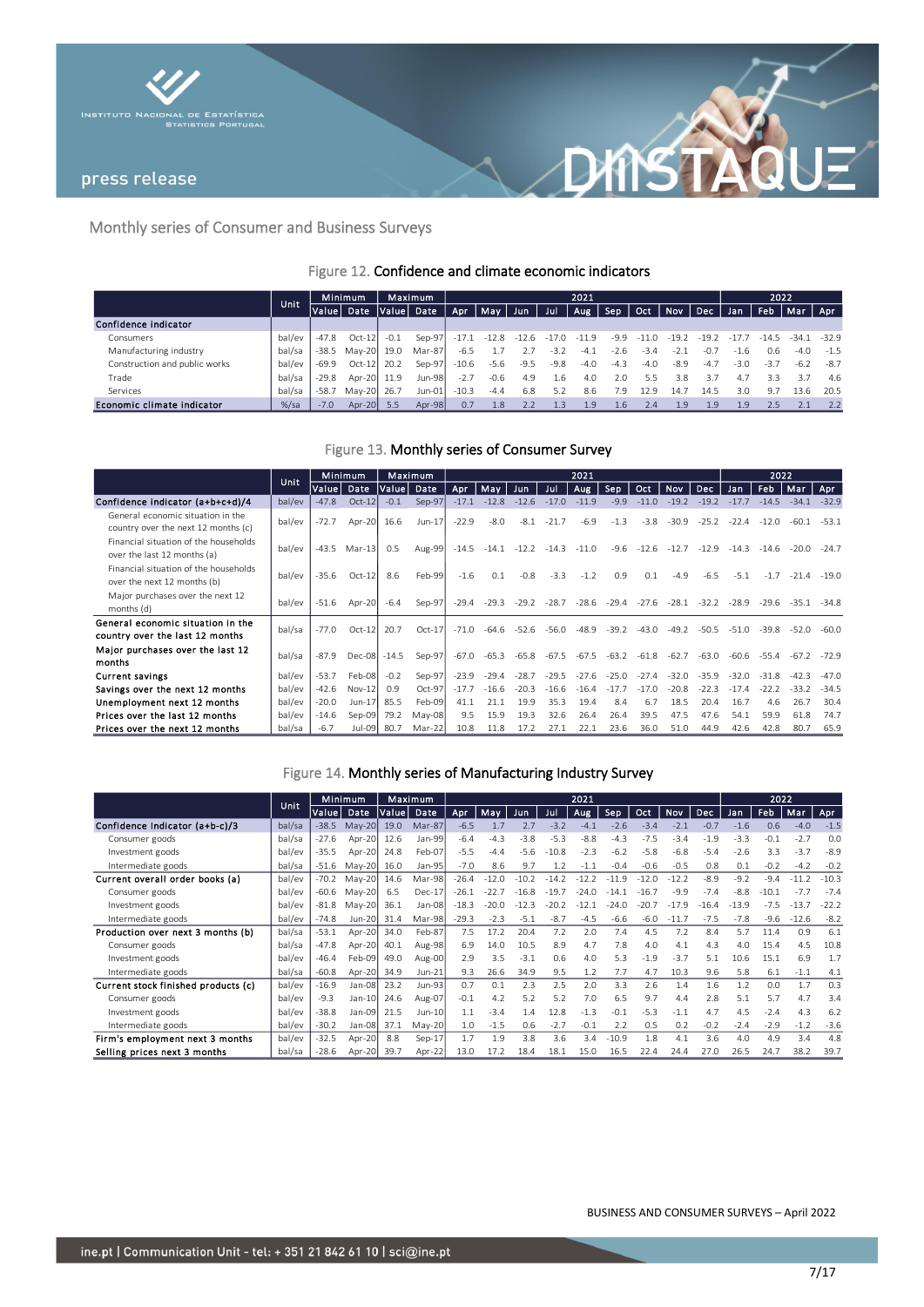



# Figure 15. Monthly series of Construction and Public Works Survey

|                                     |        | Minimum<br>Unit |            |            | Maximum  |         |         |         |         | 2021    |         |         |            |            |         | 2022    |         |         |
|-------------------------------------|--------|-----------------|------------|------------|----------|---------|---------|---------|---------|---------|---------|---------|------------|------------|---------|---------|---------|---------|
|                                     |        | Valuel          | Date       | Value Date |          | Apr     | May     | Jun     | Jul     | Aug.    | Sep     | Oct     | <b>Nov</b> | <b>Dec</b> | Jan     | Feb     | Mar     | Apr     |
| Confidence Indicator (a+b)/2        | bal/ev | $-69.9$         | $Oct-12$   | 20.2       | Sep-97   | $-10.6$ | $-5.6$  | $-9.5$  | $-9.8$  | $-4.0$  | $-4.3$  | $-4.0$  | $-8.9$     | $-4.7$     | $-3.0$  | $-3.7$  | $-6.2$  | $-8.7$  |
| Construction of buildings           | bal/ev | $-75.4$         | $Feb-12$   | 21.1       | Sep-97   | $-10.2$ | $-3.2$  | $-7.1$  | $-6.5$  | $-3.1$  | $-5.4$  | $-1.9$  | $-3.7$     | 0.0        | 0.3     | $-2.0$  | $-6.2$  | $-9.5$  |
| Civil engineering                   | bal/ev | $-72.6$         | Mav-12     | 8.4        | Jul-97   | $-9.0$  | $-7.3$  | $-16.7$ | $-17.4$ | $-5.5$  | $-4.2$  | $-7.2$  | $-177$     | $-13.5$    | $-7.8$  | $-5.3$  | $-5.9$  | $-10.3$ |
| Specialised construction activities | bal/ev | $-59.0$         | $Oct-12$   | 6.9        | $Dec-18$ | $-13.3$ | $-7.4$  | $-4.5$  | $-5.7$  | $-3.5$  | $-2.4$  | $-3.5$  | $-6.3$     | $-14$      | $-2.6$  | $-4.4$  | $-6.7$  | $-5.3$  |
| Current overall order books (a)     | bal/ev | $-82.2$         | Oct-12     | 18.6       | Sep-97   | $-25.5$ | $-18.1$ |         | $-21.0$ | $-15.8$ | $-14.1$ | $-127$  | $-18.3$    | $-144$     | $-13.4$ | $-135$  | $-15.9$ | $-19.9$ |
| Construction of buildings           | bal/ev | $-87.0$         | $Oct-12$   | 20.7       | Sep-97   | $-20.3$ | $-10.0$ | $-14.3$ | $-114$  | $-6.4$  | $-12.4$ | $-6.7$  | $-10.3$    | $-4.6$     | $-3.9$  | $-9.3$  | $-14.0$ | $-17.2$ |
| Civil engineering                   | bal/ev | $-83.6$         | $Jul-12$   | 0.0        | Jul-97   | $-32.6$ | $-30.1$ | $-38.5$ | $-41.1$ | $-30.8$ | $-18.1$ | $-20.6$ | $-30.0$    | $-32.2$    | $-28.1$ | $-21.1$ | $-20.6$ | $-27.8$ |
| Specialised construction activities | bal/ev | $-71.9$         | $Oct-12$   | 3.5        | Jul-19   | $-25.1$ | $-16.4$ | $-10.4$ | $-11.5$ | $-12.6$ | $-11.8$ | $-12.6$ | $-17.0$    | $-82$      |         | $-11.0$ | $-13.0$ | $-14.4$ |
| Employment next 3 months (b)        | bal/ev | $-57.9$         | $Jan-12$   | 29.9       | Jun-97   | 4.3     | 7.0     | 2.1     | 1.3     | 7.9     | 5.5     | 4.6     | 0.6        | 4.9        | 7.3     | 6.2     | 3.5     | 2.5     |
| Construction of buildings           | bal/ev | $-68.1$         | Jan-12     | 28.5       | Jun-97   | $-0.1$  | 3.6     | 0.1     | $-1.7$  | 0.1     | 1.6     | 2.9     | 2.8        | 4.6        | 4.6     | 5.3     | 1.6     | $-1.8$  |
| Civil engineering                   | bal/ev | $-66.2$         | $May-12$   | 26.8       | $Jul-01$ | 14.6    | 15.5    | 5.2     | 6.3     | 19.8    | 9.6     | 6.2     | $-5.3$     | 5.2        | 12.6    | 10.5    | 8.9     | 7.1     |
| Specialised construction activities | bal/ev | $-47.5$         | Dec-12     | 12.4       | $Dec-18$ | $-1.6$  | 1.7     | 1.4     | 0.2     | 5.6     | 7.0     | 5.5     | 4.4        | 5.3        | 5.1     | 2.3     | $-0.3$  | 3.7     |
| Activity past 3 months              | bal/ev | $-70.0$         | Apr- $121$ | 22.2       | May-98   | $-6.7$  | $-3.0$  | $-0.6$  | $-6.4$  | $-1.8$  | 1.5     |         | $-3.5$     | $-2.2$     | 3.5     | $-3.0$  | $-6.4$  | $-6.0$  |
| Selling prices next 3 months        | bal/ev | $-41.6$         | Aug-12     | 35.1       | Apr-22   | $-0.7$  | 9.2     | 8.8     | 13.1    | 9.1     | 13.3    | 17.6    | 20.8       | 23.7       | 29.4    | 21.6    | 29.9    | 35.1    |

## Figure 16. Monthly series of Trade Survey

|                                     | Unit   |         | Minimum               |            | Maximum       |         |         |        |        | 2021   |        |        |            |            |        | 2022   |        |        |
|-------------------------------------|--------|---------|-----------------------|------------|---------------|---------|---------|--------|--------|--------|--------|--------|------------|------------|--------|--------|--------|--------|
|                                     |        | Valuel  | Date,                 | Value Date |               | Apr     | May     | Jun    | Jul    | Aug    | Sep    | Oct    | <b>Nov</b> | <b>Dec</b> | Jan.   | Feb    | Mar    | Apr    |
| Confidence indicator (a+b-c)/3      | bal/sa | $-29.8$ | Apr-20                | 11.9       | <b>Jun-98</b> | $-2.7$  | $-0.6$  | 4.9    | 1.6    | 4.0    | 2.0    | 5.5    | 3.8        | 3.7        | 4.7    | 3.3    | 3.7    | 4.6    |
| Wholesale                           | bal/sa | $-28.3$ | Apr-20                | 14.0       | Apr-98        | $-0.6$  | 2.2     | 7.2    | 4.8    | 6.2    |        | 9.1    | 5.3        | 3.3        | 5.6    | 3.0    | 4.4    | 6.2    |
| Retail                              | bal/sa | $-32.7$ | Apr-20                | 12.3       | Jul-98        | $-6.9$  | $-1.3$  | 3.6    | $-1.8$ | 1.5    | 3.1    | 1.2    | 1.7        | 3.3        | 3.3    | 3.0    | 2.4    | 1.2    |
| Business activity past 3 months (a) | bal/sa | $-51.5$ | Jun-20                | 19.0       | Feb-89        | $-16.6$ | $-10.2$ | 7.5    | 6.8    | 11.1   | 3.4    | 8.1    | 6.7        | 5.2        | 3.5    | 2.3    | 9.9    | 12.2   |
| Wholesale                           | bal/sa | $-50.0$ | Jun-20                | 22.8       | Feb-89        | $-13.5$ | $-1.9$  | 12.6   | 17.6   | 19.2   | 3.9    | 15.0   | 13.6       | 7.1        | 6.6    | 4.5    | 12.5   | 15.5   |
| Retail                              | bal/sa | $-57.6$ | Aug-1.                | 20.1       | Apr-99        | $-24.8$ | $-12.7$ | 5.7    | $-4.7$ | 3.0    | 4.0    | $-1.4$ | $-2.5$     | 0.8        | $-1.0$ | $-2.5$ | 4.5    | 3.2    |
| Business activity next 3 months (b) | bal/sa | $-52.3$ | Apr-20                | 40.8       | Oct-89        | 6.8     | 8.5     | 7.5    | $-1.9$ | 1.9    | 1.6    | 6.3    | 2.2        | 2.9        | 7.4    | 7.0    | $-0.2$ | $-0.7$ |
| Wholesale                           | bal/sa | $-49.4$ | Apr-20 $\blacksquare$ | 50.4       | $Oct-89$      | 6.3     | 6.6     | 7.6    | $-3.5$ | 1.2    | 0.4    | 11.5   | 1.5        | 3.2        | 11.1   | 6.8    |        | 2.7    |
| Retail                              | bal/sa | $-55.5$ | Apr-20                | 41.2       | Jul-94        | 6.2     | 11.2    | 7.5    | $-0.2$ | 1.6    | 1.9    | 1.3    | 2.5        | 2.4        | 3.0    | 7.3    | $-2.1$ | $-4.1$ |
| Current volume of stocks (c)        | bal/ev | $-12.2$ | $Feb-13$              | 29.1       | Jul-90        | $-1.8$  | 0.1     | 0.3    | 0.1    | 1.1    | $-1.0$ | $-2.2$ | $-2.6$     | $-3.0$     | $-3.2$ | $-0.7$ | $-1.5$ | $-2.3$ |
| Wholesale                           | bal/ev | $-13.9$ | $Oct-12$              | 29.6       | Jul-90        | $-5.3$  | $-1.9$  | $-1.5$ | $-0.1$ | 1.9    | 1.1    | $-0.7$ | $-0.6$     | 0.2        | 0.8    | 2.4    | 1.3    | $-0.5$ |
| Retail                              | bal/ev | $-13.7$ | $Feb-13$              | 36.5       | Jul-89        | 2.1     | 2.4     | 2.4    | 0.4    | 0.1    | $-3.4$ | $-3.9$ | $-5.0$     | $-6.8$     | $-7.9$ | $-4.2$ | $-4.8$ | $-4.4$ |
| Orders next 3 months                | bal/sa | $-46.2$ | Apr-20                | 19.6       | Aug-98        | $-1.7$  | 4.0     | $-1.5$ | $-4.5$ | $-1.2$ | $-5.5$ | 2.6    | $-1.4$     | $-3.7$     | $-4.5$ | 1.6    | 1.0    | $-2.4$ |
| Employment next 3 months            | bal/ev | $-29.7$ | $Oct-12$              | 22.2       | Sep-97        | $-1.9$  | 0.8     | 1.2    | 0.3    | $-1.2$ | $-1.6$ | $-14$  | $-0.3$     | $-1.5$     | 2.4    | 5.2    | 2.0    | 1.5    |
| Selling prices past month           | bal/sa | $-15.2$ | Jun-12                | 37.1       | Apr-22        | 3.4     | 7.8     | 13.7   | 15.2   | 13.3   |        |        | 20.1       | 15.7       | 14.8   | 20.0   | 33.6   | 37.1   |
| Selling prices next 3 months        | bal/sa | $-15.0$ | Jul-03                | 36.1       | Mar-22        | 4.3     | 8.9     | 10.9   | 12.0   | 11.4   | 13.8   | 18.5   | 19.5       | 17.4       | 21.0   | 22.6   | 36.1   | 34.0   |

## Figure 17. Monthly series of Services Survey

|                                     |        | Minimum<br>Unit |             |       | Maximum    |         |         |     |     | 2021 |            |      |       |                         |        | 2022 |      |      |
|-------------------------------------|--------|-----------------|-------------|-------|------------|---------|---------|-----|-----|------|------------|------|-------|-------------------------|--------|------|------|------|
|                                     |        | Value           | Date        |       | Value Date | Apr     | May Jun |     | Jul |      |            |      |       | Aug Sep Oct Nov Dec Jan |        | Feb  | Mar  | Apr  |
| Confidence indicator (a+b+c)/3      | bal/sa | $-58.7$         | May-20 26.7 |       | $Jun-01$   | $-10.3$ | $-4.4$  | 6.8 | 5.2 | 8.6  | 7.9        | 12.9 | 14.7  | 14.5                    | 3.C    | 9.7  | 13.6 | 20.5 |
| Business activity past 3 months (a) | bal/sa | $-71.4$         | Mav-20 33.0 |       | $Jun-01$   | $-20.4$ | $-14.9$ | 0.1 | 4.C | 9.0  | $\sqrt{2}$ |      | 19.5  | 25.                     | 6.7    |      |      | 0.0  |
| Demand next 3 months (b)            | bal/sa |                 | Apr-20      | -28.0 | Jun-06     | 7.0     | 16.3    |     |     |      | 8.7        | 16.0 | 11.2  | $\Omega$ .              |        |      | 163  | 0.0  |
| Demand past 3 months (c)            | bal/sa |                 | Mav-20      |       | Apr-01     | $-17.6$ | $-14.7$ |     | 2.4 |      |            | 9.9  | 13.4  |                         | $-2.0$ |      | 2.6  | 26.0 |
| Selling prices next 3 months        | bal/sa | $-26.1$         | Apr-20      | 24.3  | Mar-22     | $-3.9$  | $-0.1$  |     | 0.0 | 28   | 3.0        |      | 1 2 5 | 9 N                     | ィフト    |      | 24 a | 18.8 |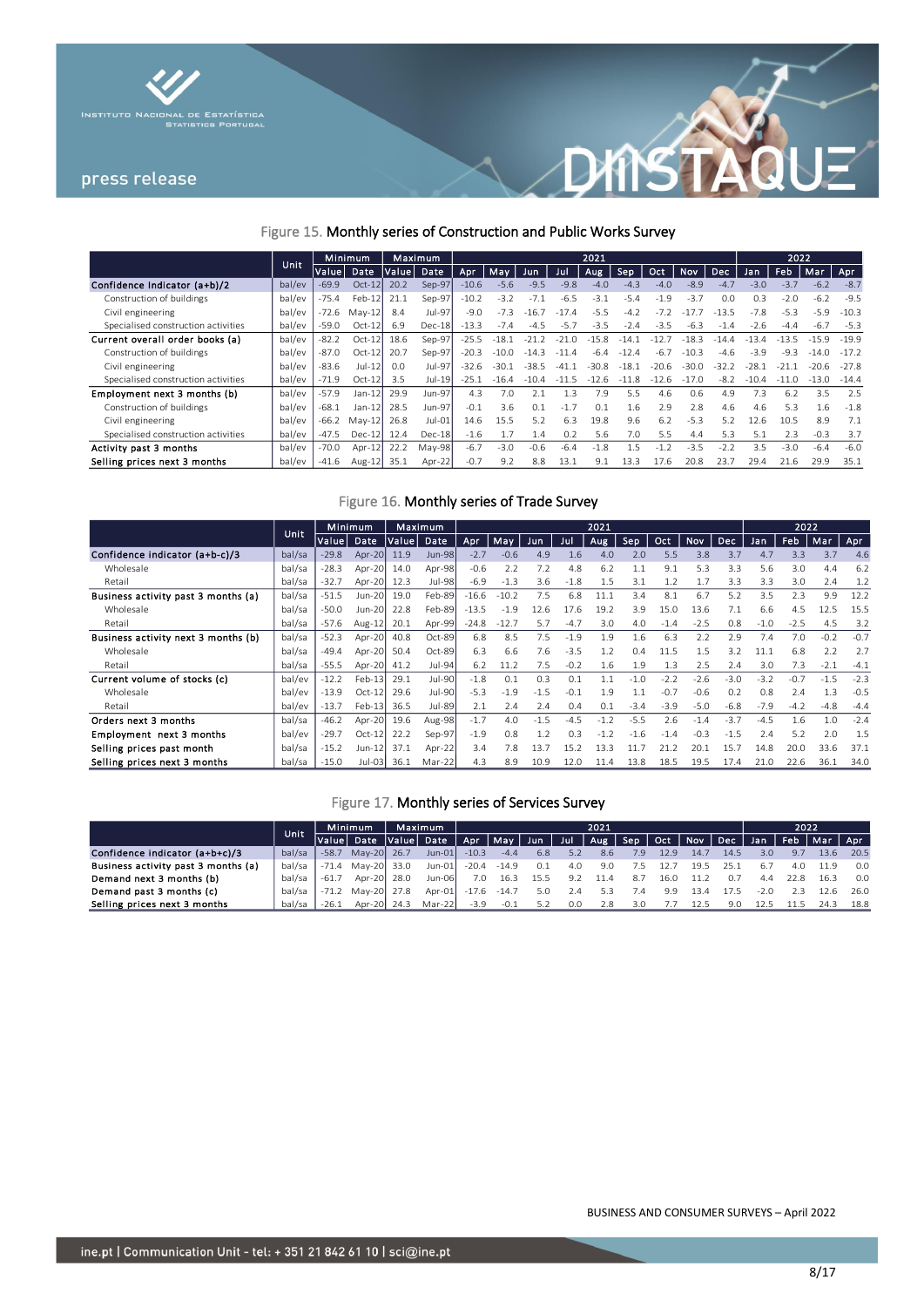

Box – Results of bi-annual qualitative questions on investment

Manufacturing Industry Survey

Considering the opinions regarding the evolution of investment, 58.7% of firms considers that investment stabilized in 2021 when compared to the previous year while 26.6% of firms reported an increase from the previous year and 14.7% a decrease. By investment destination, 59.0% reported a stabilization of machinery and equipment investment, 65.2% in land improvements, construction and infrastructure and 75.8% in intangible assets, with the decrease in investment being the less reported case by firms (12.8% of firms reported a decrease in investment in machinery and equipment, 13.0% in land improvements, construction and infrastructure and 12.0% in intangible assets).

|                        |             |                 |                                   | $\mathbf{r}$    |                |
|------------------------|-------------|-----------------|-----------------------------------|-----------------|----------------|
| MANUFACTURING INDUSTRY | <b>YEAR</b> | <b>INCREASE</b> | <b>REMAIN</b><br><b>UNCHANGED</b> | <b>DECREASE</b> | <b>BALANCE</b> |
| Consumer Goods         | 2021        | 27.1            | 56.0                              | 16.9            | 10.2           |
|                        | 2022        | 25.5            | 65.2                              | 9.3             | 16.2           |
| Investment Goods       | 2021        | 28.8            | 50.2                              | 21.0            | 7.8            |
|                        | 2022        | 27.6            | 57.8                              | 14.6            | 13.1           |
| Intermediate Goods     | 2021        | 25.6            | 63.2                              | 112             | 14.4           |
|                        | 2022        | 50.3            | 39.6                              | 10.1            | 40.2           |
|                        | 2021        | 26.6            | 58.7                              | 14.7            | 11.9           |
| <b>TOTAL</b>           | 2022        | 38.3            | 51.1                              | 10.6            | 27.7           |

## Figure 18. Evolution of total investment made/planned (%)

For 2022, 51.1% of firms considers that investment stabilized when compared to the previous year while 38.3% of firms reported an increase and 10.6% a decrease. Consequently, the balance of responses is expected to increase between 2021 and 2022. By investment destination, 50.2% reported a stabilization of machinery and equipment investment, 72.0% in land improvements, construction and infrastructure and 81.9% in intangible assets, with the decrease in investment being the less reported case by firms (8.8% of firms reported a decrease in investment in machinery and equipment, 8.6% in land improvements, construction and infrastructure and 7.2% in intangible assets).

|                               |             |                 |                                   | Figure 19. Evolution of investment made/planned by destinations (%) |     |
|-------------------------------|-------------|-----------------|-----------------------------------|---------------------------------------------------------------------|-----|
| <b>MANUFACTURING INDUSTRY</b> | <b>YEAR</b> | <b>INCREASE</b> | <b>REMAIN</b><br><b>UNCHANGED</b> | <b>DECREASE</b>                                                     | BAI |
|                               | 2011        | ר הר            | <b>FO 0</b>                       |                                                                     |     |

| Machinery and equipment              | 2021 | 59.0 | 78    | 154  |
|--------------------------------------|------|------|-------|------|
|                                      | 2022 | 50.2 |       |      |
| Land, building and<br>infrastructure | 2021 | 652  | 30    |      |
|                                      | 2022 | 72 O |       | IN 9 |
|                                      | 2021 | 75.8 | -2.11 |      |
| Intangibles                          | 2022 |      |       |      |

**ANCE**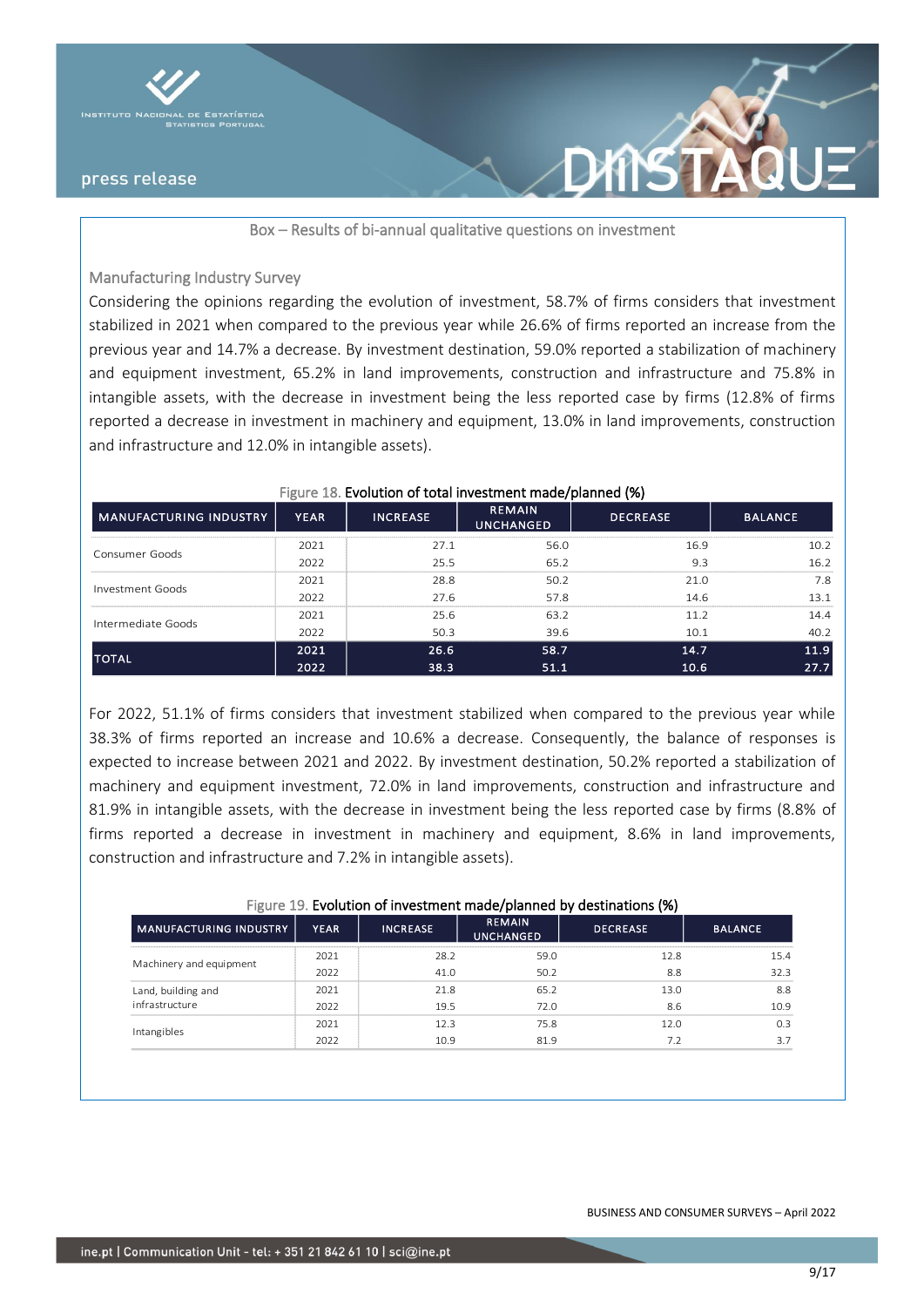

#### Services Survey

Considering the services' activities, 62.9% of firms consider that investment has stabilized in 2021 compared to the previous year, while 22.3% of firms reported an increase compared to the previous year and 14.8% a decrease. By investment destination, 60.8% of firms indicated a stabilization in investment in machinery and equipment, 67.1% in land improvements, construction and infrastructure and 70.1% in intangible assets, with the decrease in investment being the least reported by firms in the investment in machinery and equipment (11.5%) and in land improvements, construction and infrastructure (16.4%). In the case of intangible assets, 17.2% of firms reported a decrease.

| <b>SERVICES</b>                                   | <b>YEAR</b> | <b>INCREASE</b> | <b>REMAIN</b><br><b>UNCHANGED</b> | <b>DECREASE</b> | <b>BALANCE</b> |
|---------------------------------------------------|-------------|-----------------|-----------------------------------|-----------------|----------------|
|                                                   | 2021        | 39.1            | 49.2                              | 11.7            | 27.4           |
| Transportation and storage (Section H)            | 2022        | 24.1            | 64.8                              | 11.2            | 12.9           |
| Accommodation and food service activities         | 2021        | 16.2            | 69.5                              | 14.3            | 1.9            |
| (Section I)                                       | 2022        | 22.8            | 64.7                              | 12.5            | 10.3           |
| Information and communication (Section J)         | 2021        | 20.4            | 67.7                              | 11.9            | 8.4            |
|                                                   | 2022        | 18.9            | 64.8                              | 16.2            | 2.7            |
| Real estate activities (Section L)                | 2021        | 8.8             | 88.0                              | 3.3             | 5.5            |
|                                                   | 2022        | 9.0             | 77.1                              | 13.9            | $-4.9$         |
| Professional, scientific and technical activities | 2021        | 15.4            | 53.8                              | 30.8            | $-15.4$        |
| (Section M)                                       | 2022        | 37.1            | 57.3                              | 5.6             | 31.5           |
| Administrative and support service activities     | 2021        | 20.9            | 68.8                              | 10.3            | 10.6           |
| (Section N)                                       | 2022        | 26.6            | 67.1                              | 6.3             | 20.3           |
| Arts, entertainment and recreation(Section R)     | 2021        | 19.5            | 46.5                              | 34.0            | $-14.6$        |
|                                                   | 2022        | 11.3            | 88.5                              | 0.2             | 11.0           |
| Other service activities (Section S)              | 2021        | 15.4            | 76.4                              | 8.3             | 7.1            |
|                                                   | 2022        | 39.5            | 58.4                              | 2.1             | 37.4           |
| <b>TOTAL</b>                                      | 2021        | 22.3            | 62.9                              | 14.8            | 7.5            |
|                                                   | 2022        | 24.2            | 65.6                              | 10.2            | 14.0           |

#### Figure 20. Evolution of total investment made/planned by destinations (%)

For 2022, 65.6% of firms in the services' activities believe that investment will stabilize compared to the previous year, with 24.2% of firms considering that investment will increase and 10.2% believe that it will decrease, being observed an increase in the balance of responses. By investment destination, 60.4% of firms indicated a stabilization in investment in machinery and equipment, 67.5% in land, construction and infrastructure improvements and 70.1% in intangible assets, with the decrease in investment being the least reported by firms (9.4% of firms reported a decrease in investment in machinery and equipment, 12.2% in land, construction and infrastructure improvements and 8.0% in intangible assets).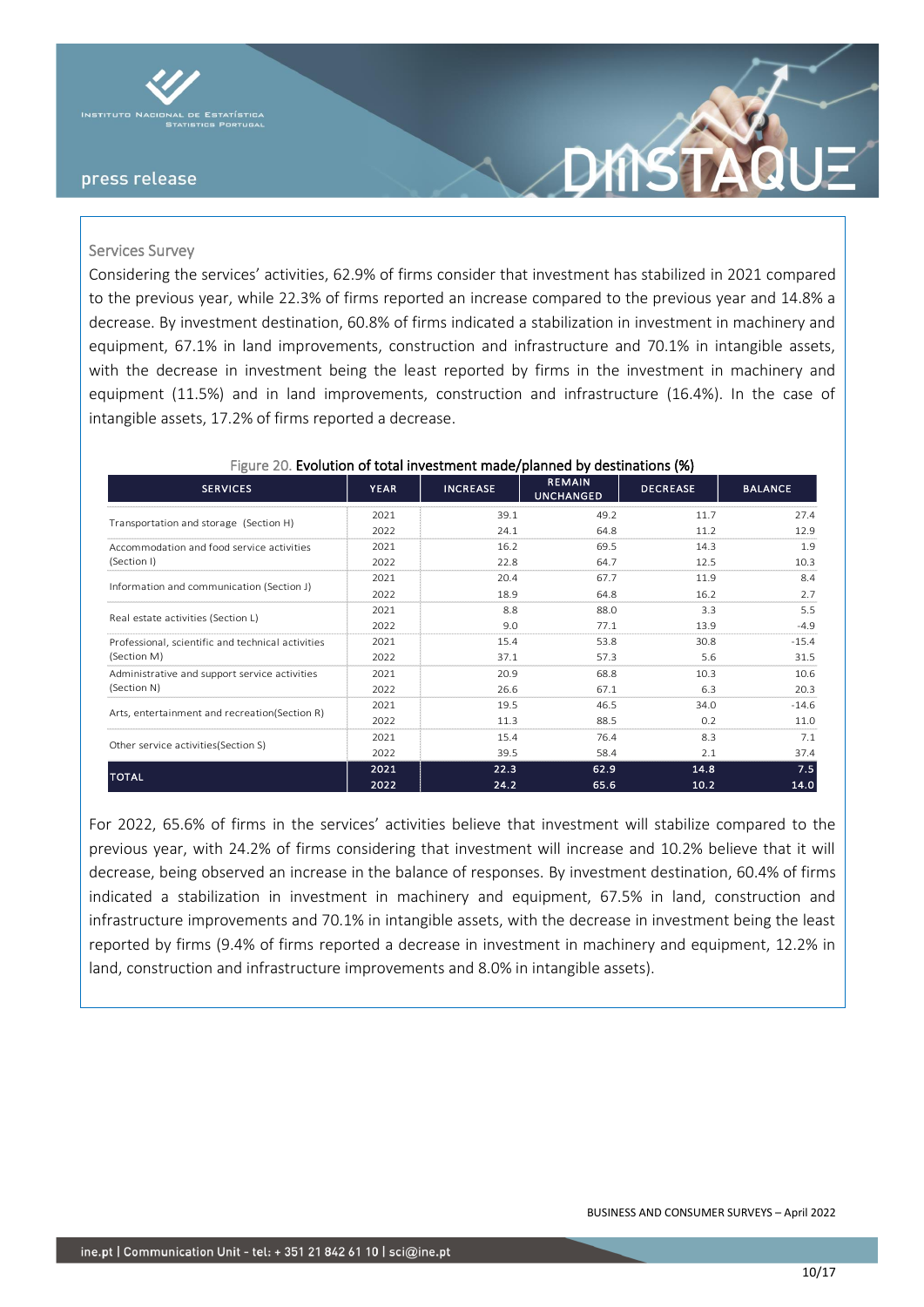



| Figure 21. Evolution of total investment made/planned (%) |             |                 |                                   |                 |                |  |  |  |  |  |  |
|-----------------------------------------------------------|-------------|-----------------|-----------------------------------|-----------------|----------------|--|--|--|--|--|--|
| <b>SERVICES</b>                                           | <b>YEAR</b> | <b>INCREASE</b> | <b>REMAIN</b><br><b>UNCHANGED</b> | <b>DECREASE</b> | <b>BALANCE</b> |  |  |  |  |  |  |
| Machinery and equipment                                   | 2021        | 27.7            | 60.8                              | 11.5            | 16.1           |  |  |  |  |  |  |
|                                                           | 2022        | 30.2            | 60.4                              | 9.4             | 20.8           |  |  |  |  |  |  |
|                                                           | 2021        | 16.5            | 67.1                              | 16.4            | 0.0            |  |  |  |  |  |  |
| Land, building and infrastructure                         | 2022        | 20.3            | 67.5                              | 12.2            | 8.1            |  |  |  |  |  |  |
|                                                           | 2021        | 12.7            | 70.1                              | 17.2            | $-4.5$         |  |  |  |  |  |  |
| Intangibles                                               | 2022        | 22.0            | 70.1                              | 8.0             | 14.0           |  |  |  |  |  |  |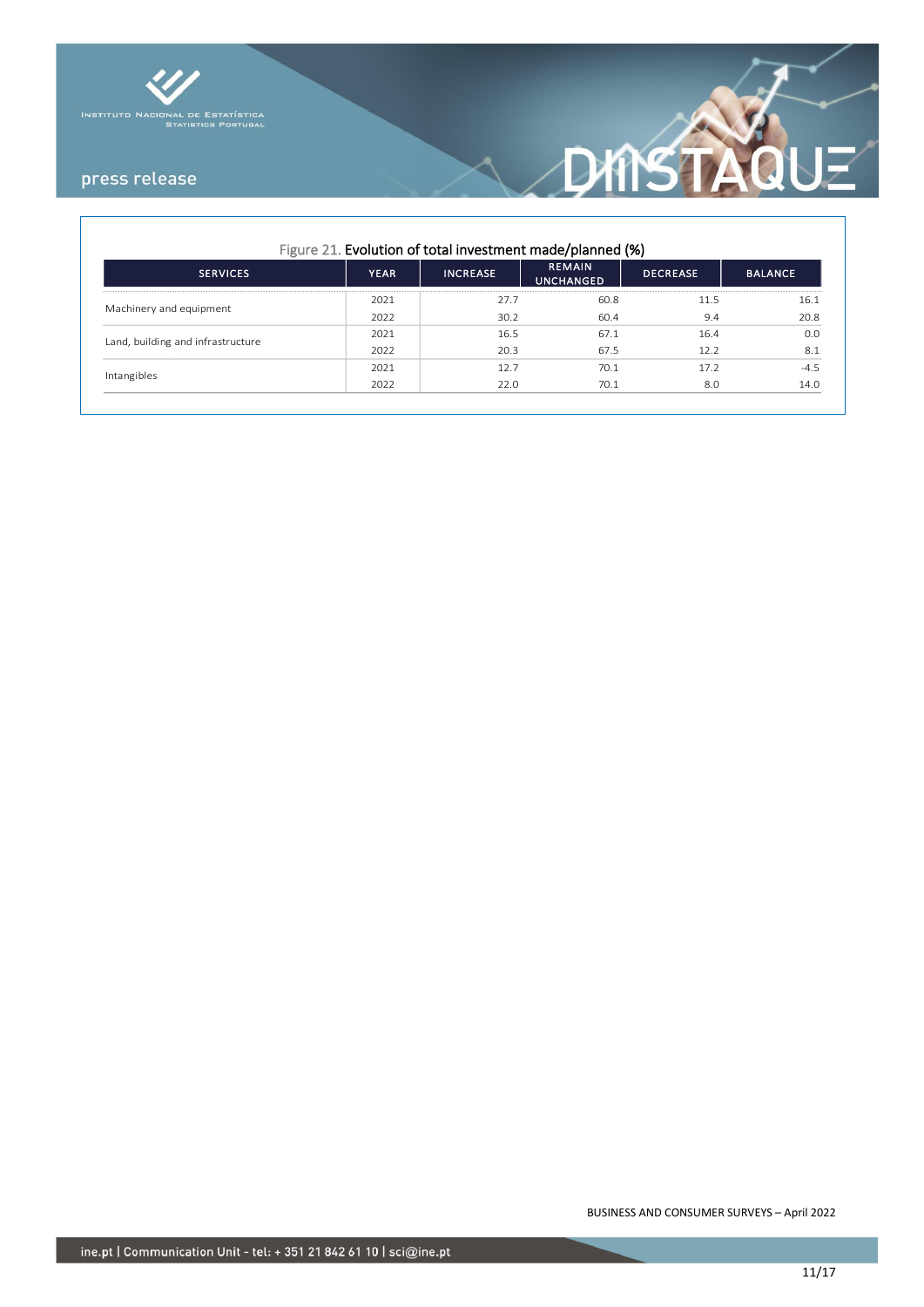



# METHODOLOGICAL NOTE

The Business and Consumer Qualitative Surveys published by Statistics Portugal are developed in the framework of the harmonized EU Business and Consumer Surveys Programme of the European Commission (EC) DG-ECFIN (Directorate-General for Economic and Financial Affairs) and are financially supported in the framework of the agreement signed between these two institutions. The questionnaires are harmonized among the European countries, as well as the respective confidence indicators' methodology. The surveys' results are sent to the EC in effective values, and, therefore, the seasonally adjusted values published by the EC are computed by this entity. The seasonal adjustment method used by the EC is available on the user guide, accessible in:

[https://ec.europa.eu/info/files/user-guide-joint-harmonised-eu-programme-business-and-consumer-surveys\\_en](https://ec.europa.eu/info/files/user-guide-joint-harmonised-eu-programme-business-and-consumer-surveys_en)

The seasonal adjustment uses the X13-Arima method (combination of moving averages process and auto-regressive integrated moving average models) developed in the JDemetra+, software provided by Eurostat. This application relies on the use of probabilistic models to correct seasonal effects from the original series. The seasonal treatment is updated for monthly and quarterly series in January, for consumer survey, and in May, for business surveys, which might result on a revision of the series previously published.

The use of moving averages smoothes out the series by removing the irregular movements, allowing the detection of the short-term trends. Since the average is not centered (the information is used to analyze the evolution of the last month) there is a small lag compared with the trend that is supposed to detect. In order to compare the difference between original and moving average series, the graphical representation of the confidence indicators presents both types of series.

The balances of the questions are the difference between the positive and negative answers, that is Balance = %answer(+) - %answer(-). In the Consumer Survey, there are questions with more than one option of positive/negative answer. In these cases, to the most positive/negative answers is given the weight 1 and to the others the weight 0.5, that is Balance =  $[%$ answer  $(+)*1*$ %answer  $(*)*0.5]$  -  $[%$ answer  $(-)*1*$ %answer  $(-)*0.5]$ . The percentage of answers that correspond to "equal" is not considered.

The analysis of this press release is based on monthly series of effective values (raw or seasonally adjusted data), which allows for a clearer identification of very short-term movements, particularly relevant in the context of worsening impacts of the COVID-19 pandemic. The monthly series in three-months moving average (3mma) and the quarterly series in two-quarters moving averages (2qma) are available in the excel file that supports this press release.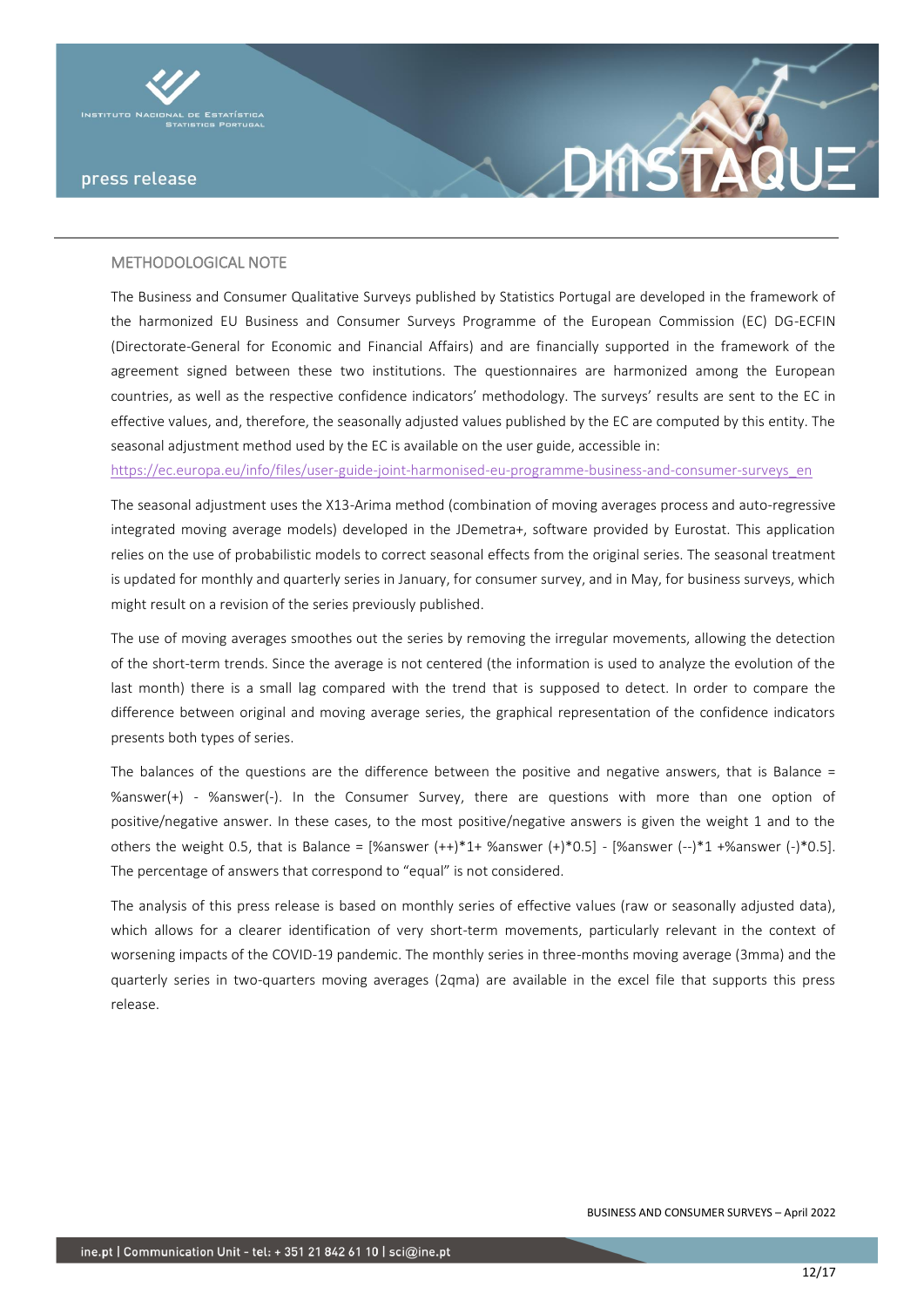



#### INFORMATION ON DATA COLLECTION

In the results obtained from business and consumer surveys for the collection of April 2022, the data collecting period occurred from 01 to 18 April in the case of the consumer survey, with 1385 responses obtained (telephone interviews) and from 01 to 22 April for business surveys [\(Webinq\)](https://webinq.ine.pt/).

XINS

The distribution of the number of responses by data collection's months to the consumer is presented in the next figure.



#### Figure 22. Consumer Survey - Number of responses by data collection's months

Apr-21 May-21 Jun-21 Jul-21 Aug-21 Sep-21 Oct-21 Nov-21 Dec-21 Jan-22 Feb-22 Mar-22 Apr-22

The response and weighted response rates for business surveys were:

|  |  |  | Figure 23. Response and weighted response rates |
|--|--|--|-------------------------------------------------|
|--|--|--|-------------------------------------------------|

|                               | <b>Response Rate</b> |                  |                      |               | Weighted Response Rate (2) |                  |                      |                      |
|-------------------------------|----------------------|------------------|----------------------|---------------|----------------------------|------------------|----------------------|----------------------|
| <b>Business Surveys</b>       | $2021^{(1)}$         | February<br>2022 | <b>March</b><br>2022 | April<br>2022 | $2021^{(1)}$               | February<br>2022 | <b>March</b><br>2022 | <b>April</b><br>2022 |
| Manufacturing Industry        | 86.5%                | 87.8%            | 89.1%                | 88.0%         | 93.5%                      | 96.2%            | 97.2%                | 94.5%                |
| Construction and Public Works | 84.2%                | 80.9%            | 88.6%                | 83.3%         | 88.8%                      | 86.9%            | 93.3%                | 89.8%                |
| Trade                         | 87.5%                | 87.1%            | 90.4%                | 88.9%         | 93.0%                      | 95.3%            | 96.3%                | 90.6%                |
| Services                      | 84.8%                | 85.3%            | 86.3%                | 88.1%         | 83.8%                      | 84.3%            | 94.9%                | 95.7%                |

 $\overline{^{(1)}}$  Annual average.

(2) Corresponds to the ratio between the turnover of the firms that answered to the survey and the turnover of all the firms in the sample.

The following graphs show the distribution of the number of responses by data collection's months to the business surveys.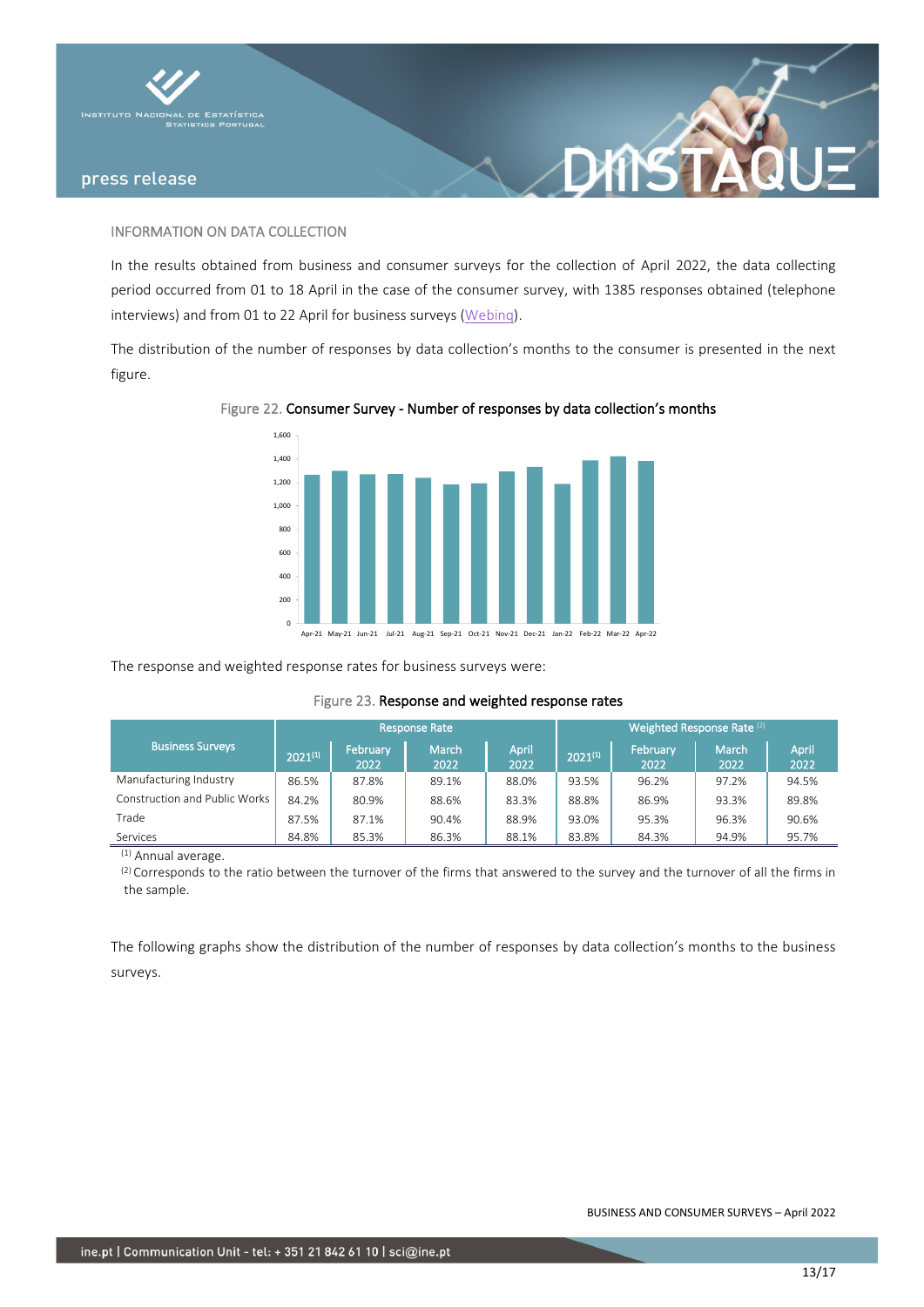

Figure 24. Manufacturing Industry Survey - Number of responses by data collection's months



Figure 25. Construction and Public Works - Number of responses by data collection's months



Figure 26. Trade Survey - Number of responses by data collection's months

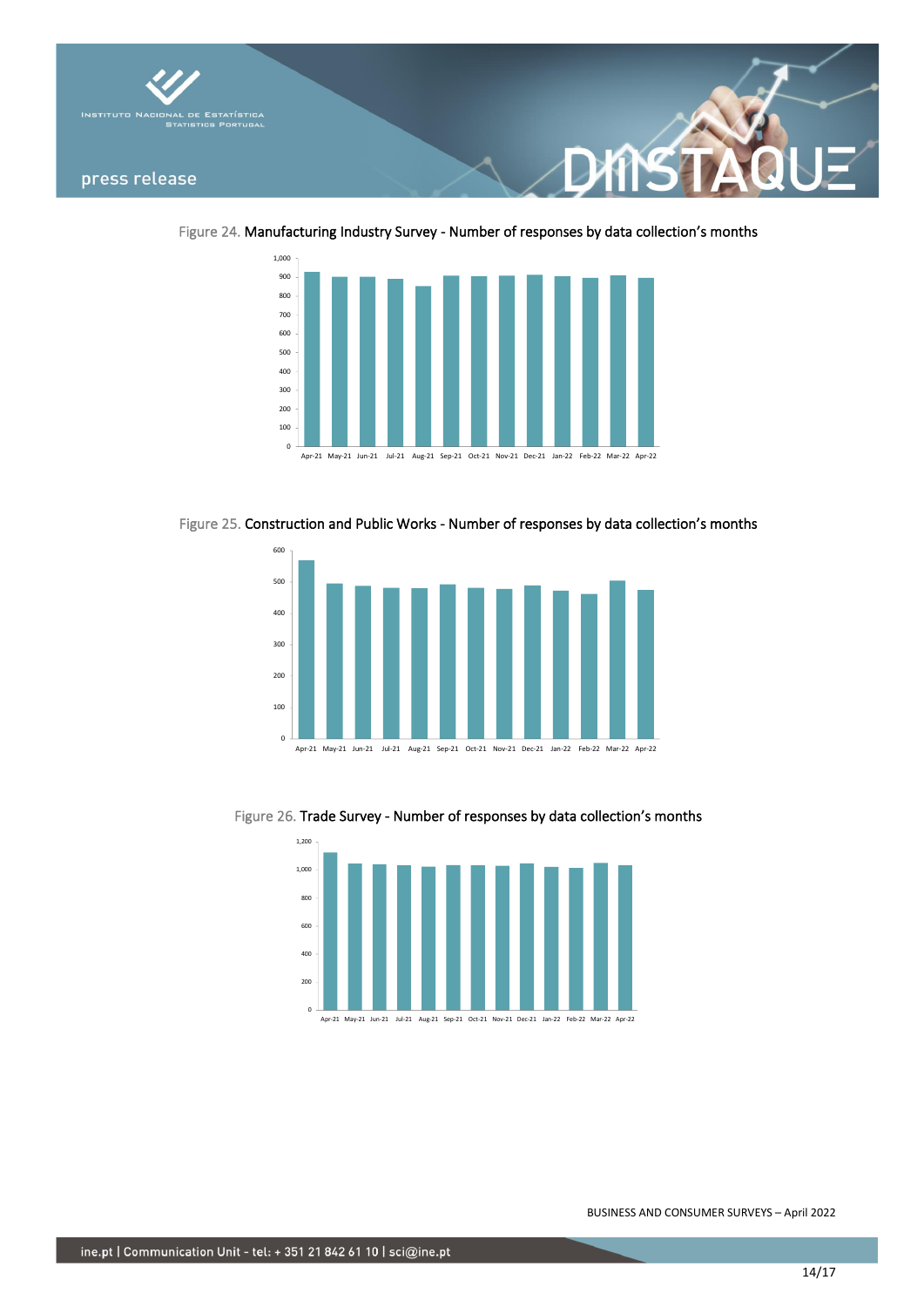





It should also be noted that the representativeness of the branches of activity covered by Business Surveys, considering the Gross Added Value (GVA) at current prices (Final Annual National Accounts 2019) as the economic variable, is as follows:

| <b>Qualitative Business Surveys</b>  | Weight of the GVA of<br>the branches of each<br>survey in the total GVA<br>of the economy |  |  |  |
|--------------------------------------|-------------------------------------------------------------------------------------------|--|--|--|
| Manufacturing Industry               | 13.7%                                                                                     |  |  |  |
| <b>Construction and Public Works</b> | 4.4%                                                                                      |  |  |  |
| Trade                                | 13.1%                                                                                     |  |  |  |
| Services                             | 38.1%                                                                                     |  |  |  |

## Figure 28. Weight of the GVA of the branches

#### ECONOMIC CLIMATE INDICATOR

Synthetic Indicator estimated using balances of questions from the Manufacturing Industry, Trade, Construction and Public Works and Services Surveys. The method for this indicator uses the factor analysis and the estimated series (the common component) is calibrated using the GDP change rates. The questions that integrate the indicator are:

Qualitative Manufacturing Industry survey

- How has your production developed over the past 3 months? It has… 1. + increased; 2. = remained unchanged; 3. - decreased.
- Do you consider your current overall order books to be...? 1. + more than sufficient (above normal); 2. = sufficient (normal for the season); 3. − not sufficient (below normal).
- Do you consider your current export order books to be...? 1. + more than sufficient (above normal); 2. = sufficient (normal for the season); 3. – not sufficient (below normal).
- How do you expect your production to develop over the next 3 months? It will... 1. + increase; 2. = remain unchanged; 3. - decrease. (seasonally adjusted)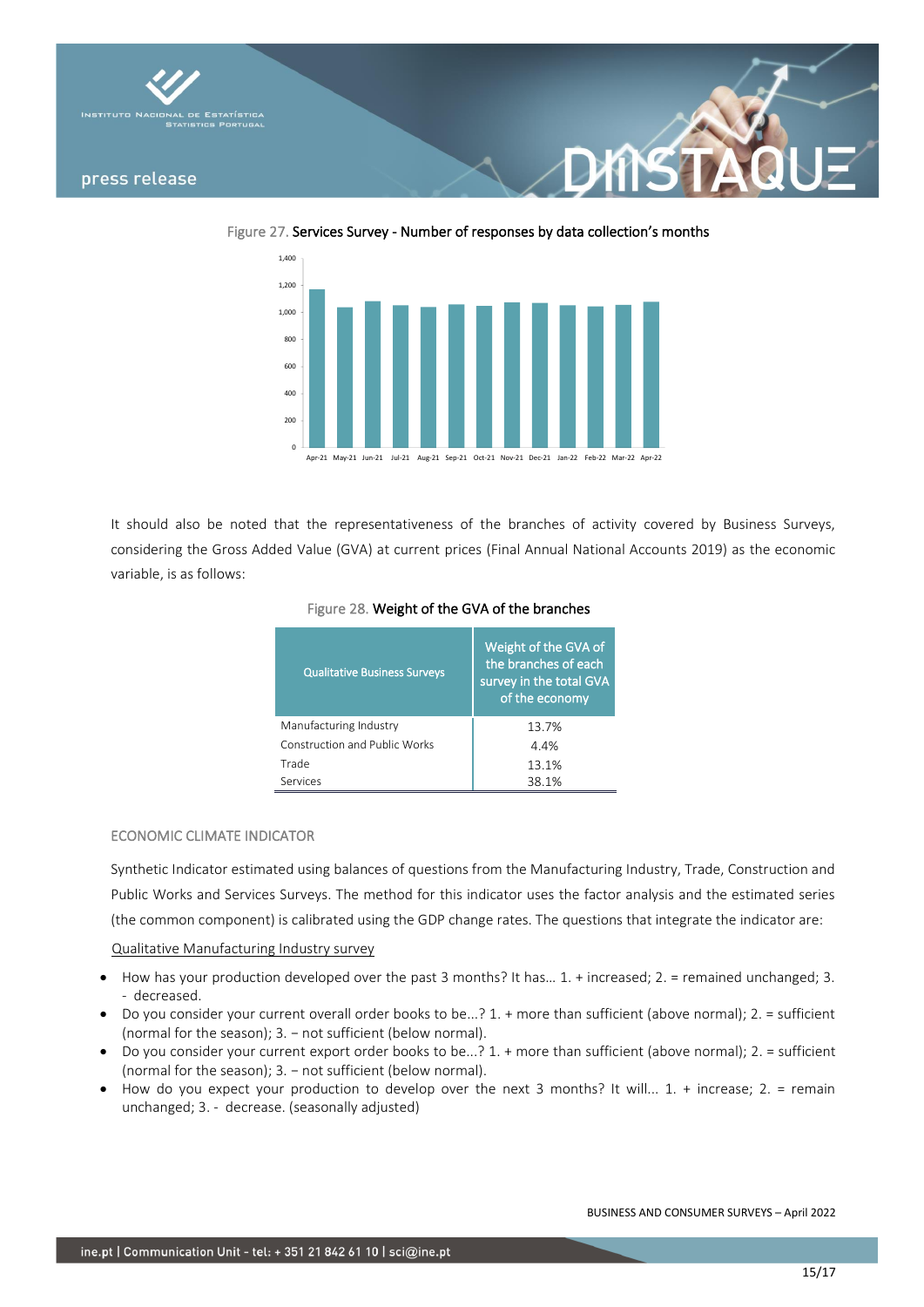

#### Qualitative Trade survey

- How has (have) your business activity (sales) developed over the past 3 months? It has… (They have...) 1. + improved (increased); 2. = remained unchanged; 3. - deteriorated (decreased). (seasonally adjusted)
- How do you expect your orders placed with suppliers to change over the next 3 months? They will... 1. + increase; 2. = remain unchanged; 3. - decrease. (seasonally adjusted)
- Your business activity is currently…: 1. + more than sufficient; 2. = sufficient; 3. not sufficient.
- How do you expect your business activity (sales) to change over the next 3 months? It (They) will... 1. + improve (increase); 2. = remain unchanged 3. − deteriorate (decrease). (seasonally adjusted)

#### Qualitative Construction and Public Works survey

- How has your building activity developed over the past 3 months? It has...; 1. + increased; 2. = remained unchanged; 3. - decreased.
- Do you consider your current overall order books to be…?: 1. + more than sufficient (above normal); 2. = sufficient (normal for the season); 3. − not sufficient (below normal).
- How do you expect your firm's total employment to change over the next 3 months? It will...; 1. + increase; 2. = remain unchanged; 3. - decrease.

#### Qualitative Services survey

- How has your business situation developed over the past 3 months? It has… 1. + improved; 2. = remained unchanged; 3. - deteriorated. (seasonally adjusted)
- How has demand (turnover) for your company's services changed over the past 3 months? It has… 1. + increased; 2. = remained unchanged; 3. - decreased. (seasonally adjusted)
- How do you expect the demand (turnover) for your company's services to change over the next 3 months? It will…1. + increase; 2. = remain unchanged; 3. − decrease. (seasonally adjusted)

#### SECTORIAL CONFIDENCE INDICATORS

The confidence indicators (CI) are the result of the arithmetic average of balance of the following questions:

Manufacturing Industry confidence indicator

- Do you consider your current overall order books to be...? 1. + more than sufficient (above normal); 2. = sufficient (normal for the season); 3. – not sufficient (below normal).
- How do you expect your production to develop over the next 3 months? It will... 1. + increase; 2. = remain unchanged; 3. - decrease.
- [Inverted Sign] Do you consider your current stock of finished products to be...? 1. + too large (above normal); 2. = adequate (normal for the season); 3. - too small (below normal).

#### Trade confidence indicator

- How has (have) your business activity (sales) developed over the past 3 months? It has… (They have...) 1. + improved (increased); 2. = remained unchanged; 3. − deteriorated (decreased).
- How do you expect your business activity (sales) to change over the next 3 months? It (They) will... 1. + improve (increase); 2. = remain unchanged 3. − deteriorate (decrease).
- [Inverted Sign] Do you consider the volume of stock you currently hold to be...? 1. + too large (above normal); 2. = adequate (normal for the season); 3. – too small (below normal).

#### Construction and Public Works confidence indicator

- Do you consider your current overall order books to be…?: 1. + more than sufficient (above normal); 2. = sufficient (normal for the season); 3. – not sufficient (below normal).
- How do you expect your firm's total employment to change over the next 3 months? It will...; 1. + increase; 2. = remain unchanged; 3. - decrease.